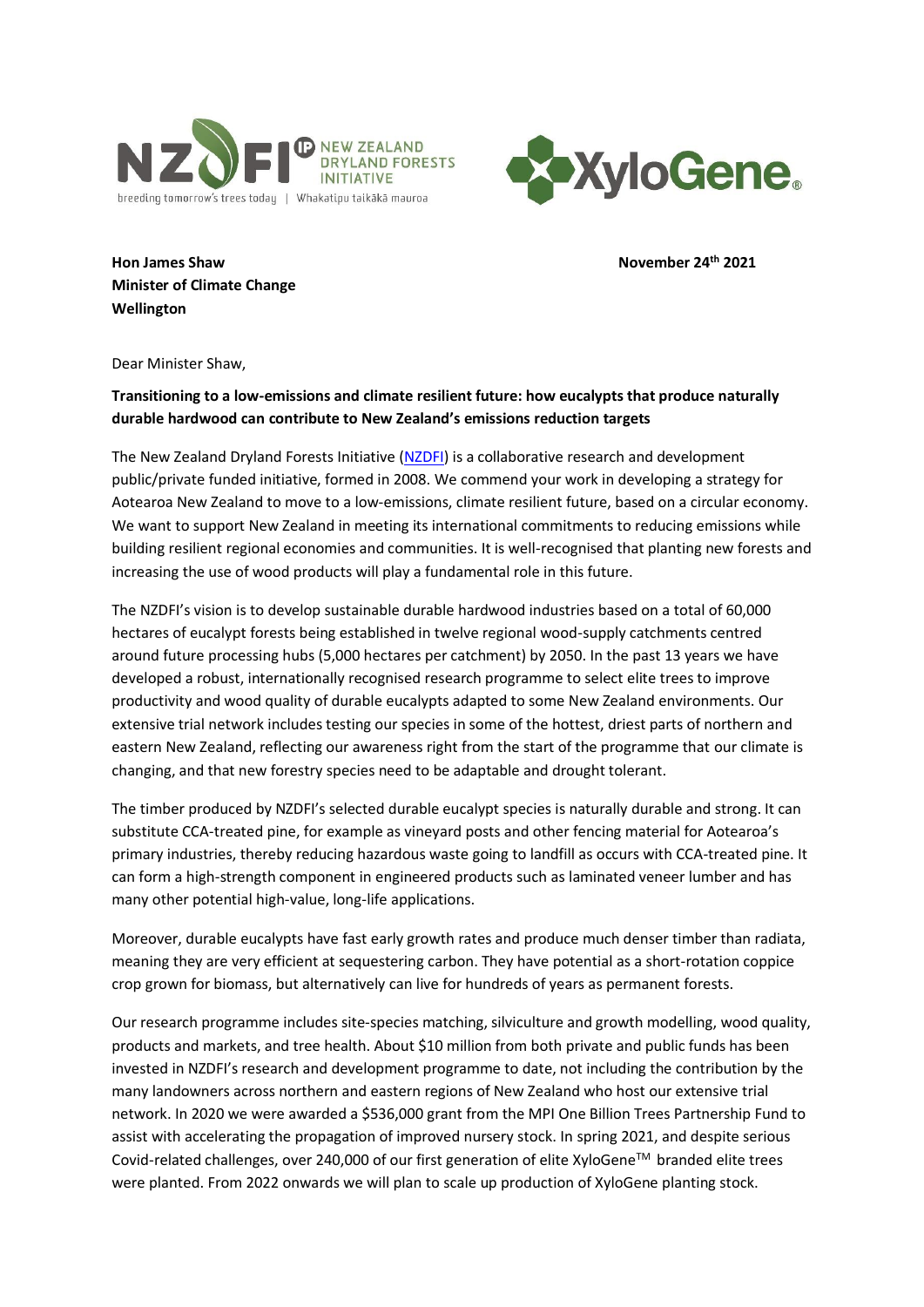Between 806,000-1,370,000 hectares of new forest could be planted between now and 2050 according to the MfE consultation document. The recent Climate Change Commission consultation had lower, but still substantial, projections for new planting. Our call to Government is that policies and support for new forest plantings need to extend beyond radiata pine or native species to include alternative well proven exotic species including NZDFI's durable eucalypts and exotic durable softwood species like redwood and cypresses.

We want to continue to partner with Government to scale up production of our improved nursery stock and ensure that the right trees continue to be planted in the right place over the next thirty years and beyond. NZDFI's vision needs the attention and action of many more people and businesses so that new forests are planted across Aotearoa.

We applaud the work being done by Te Uru Räkau to develop a Forestry and Wood Processing Industry Transformation Plan (ITP). The ITP priorities which include to (i) increase domestic wood processing, (ii) derive more energy from biofuels, and (iii) encourage the production of long-lived and engineered wood products, align very closely with NZDFI's long-term goals. Therefore, our request for continuing support is to ensure that the potential value and benefits offered by NZDFI's vision can be one of the goals set for action under the ITP.

Future forests of durable eucalypts could generate significant value, especially when strategically planted to create regional wood supply catchments. A recent report by Scion indicates each regional wood supply catchment of 5,000 hectares could generate 200 FTEs and contribute \$82.5million per annum by 2050, with a return on capital employed of around 25%. The investment to establish and manage 5,000 ha of durable eucalypt forests over the next 30 years is estimated at a total of \$25-\$30 million (based on current day values).

We appreciate the opportunity to make this submission. We have also responded to the on-line questions, mainly under the categories of 'Moving Aotearoa to a circular economy', 'Waste' and 'Forestry'.

Yours sincerely

Shaf van Ballekom, Chair NZDFI & CEO Proseed NZ

Gerald Hope, CE Marlborough Research Centre

Bruce Manley, HoD, NZ School of Forestry

Paul Millen, NZDFI Project Manager& Director Vineyard Timber